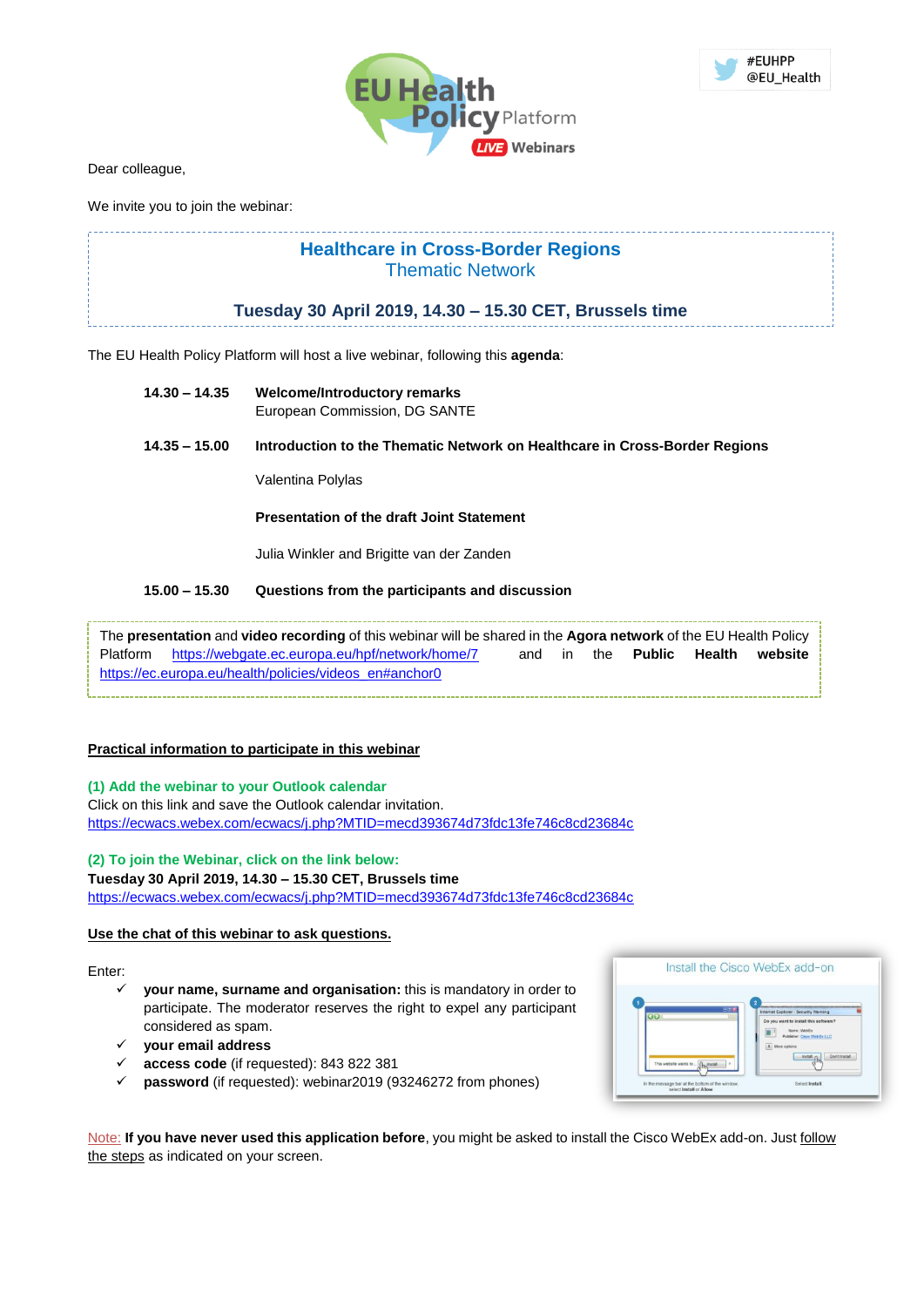## **(3) Audio connection:**

To connect to the audio of the webinar, you can choose among three options that will appear on your screen:



## **(4) Video connection:**

You can also dial in using your videoconference system: [843822381@ecwacs.webex.com](mailto:843822381@ecwacs.webex.com)

## **Can't join the meeting?**

- Watch the tutorial [How to join a WebEx meeting](https://www.webex.fr/how-to/index.html#how-to-tab-1) in [French](https://www.webex.fr/how-to/index.html#how-to-tab-2) or in [English](https://help.webex.com/docs/DOC-8406)
- Read the users' guide [Getting started Joining a WebEx Meeting.](https://help.webex.com/docs/DOC-19439)
- Contact us[: sante-hpp@ec.europa.eu](file:///C:/Users/IRCT/AppData/Local/Microsoft/Windows/INetCache/Content.Outlook/7VF20326/sante-hpp@ec.europa.eu)

We are looking forward to welcoming you online.

With kind regards,

# **The EU Health Policy Platform team**



## **European Commission**

Directorate-General for Health and Food Safety Unit C2: Country Knowledge and Scientific Committees L 2557 Luxembourg

All the information you need on **[Public Health Website](http://ec.europa.eu/health/index_en.htm)** Follow us on Twitter **[@EU\\_Health](https://twitter.com/EU_Health)** and join the conversation on **#EUHPP**